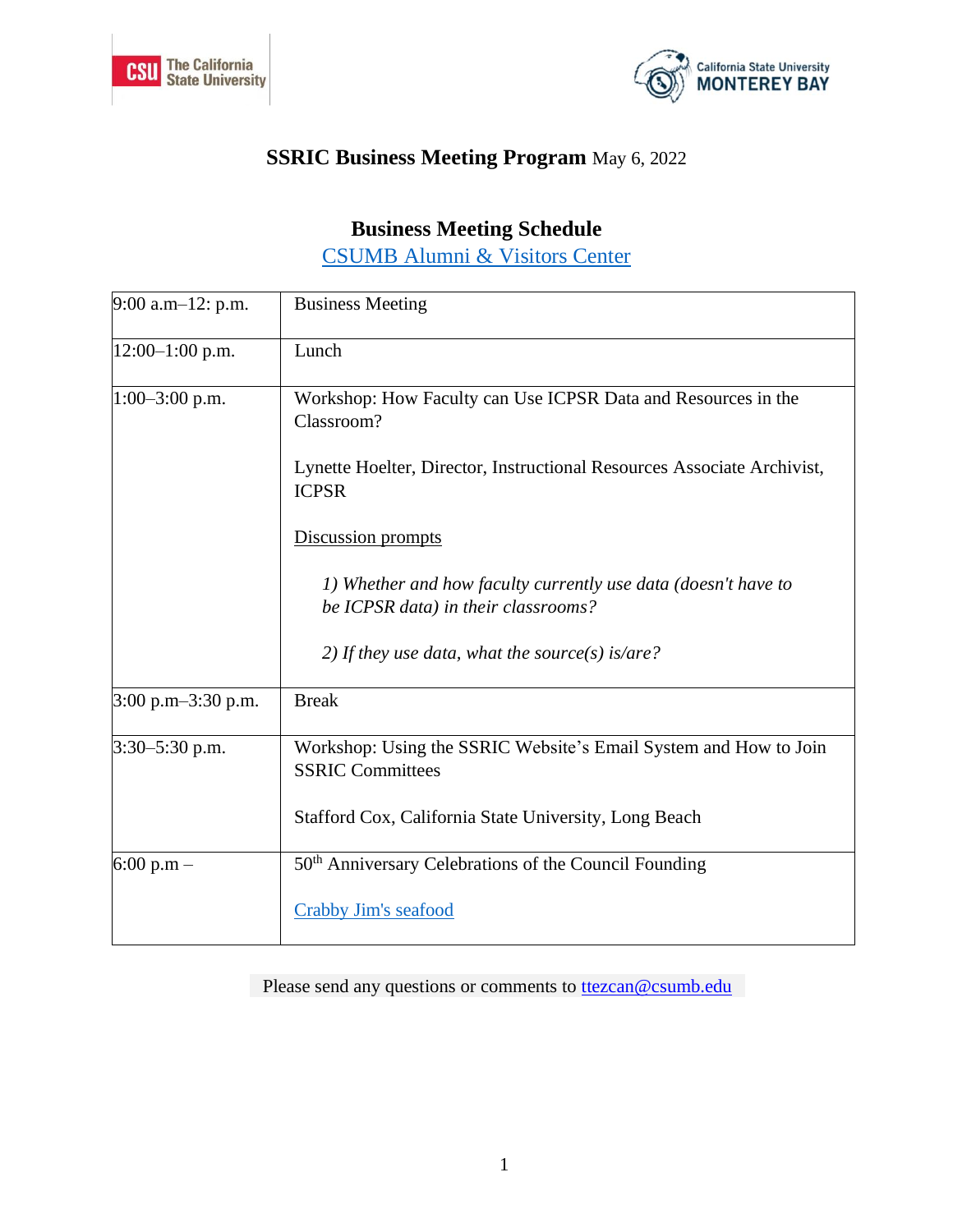







Location: The SSRIC Business Meeting and workshops will be held at CSUMB Alumni & [Visitors Center.](https://goo.gl/maps/kPkvbjg66haMoMNx8)

**Parking:** Parking is available for guests at **Parking Lot 47**. Daily parking permits (\$5) can be purchased at [Parking Management Bureau website.](https://pmb.csustan.edu/dailypermits) Parking permits are also available in meter stalls you place on your dashboard.

**Internet:** [Wireless network](https://csumb.teamdynamix.com/TDClient/1846/Portal/KB/ArticleDet?ID=117388) is a courtesy service available to campus guests.